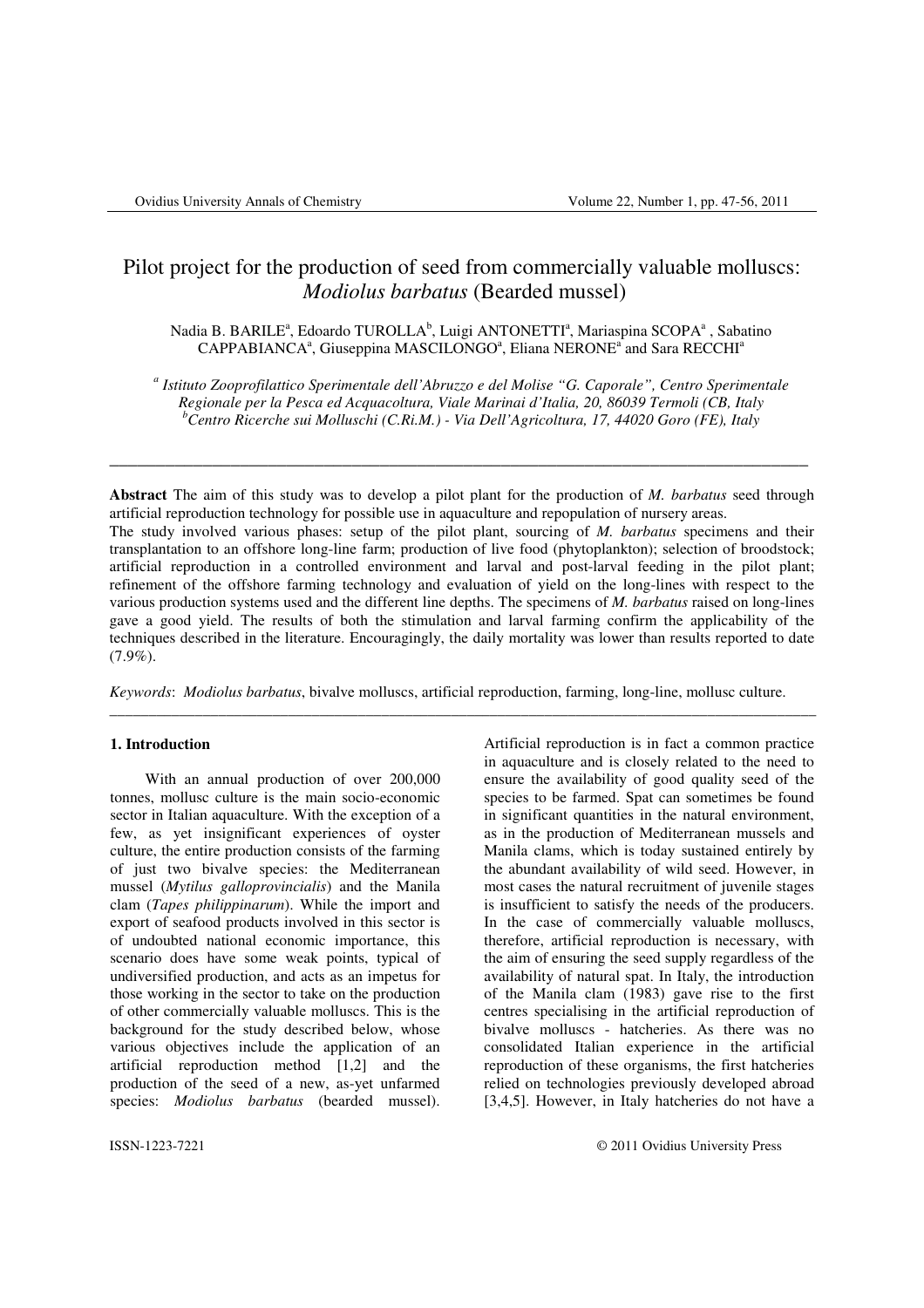decisive role in production, given that the seed of the species farmed is available in the wild [6].

Mediterranean mussel seed, for example, is so abundant in the wild as to lower the market price and render artificial reproduction financially unviable [1]. With respect to Manila clam seed, the use of artificially produced seed was probably necessary only at the beginning. Artificial seed reproduction requires considerable resources and effort. Sophisticated tools and specialised labour are essential for every phase of production; the latter accounts for 50% of the cost, while microalgae cultivation accounts for about 40% of the overall costs incurred by a hatchery. Current costs amount to a minimum of  $\epsilon$ 1.50/thousand pieces (2-3 mm). making the collection of wild seed far more economical, especially if carried out directly by the producers. Moreover, the quality (both size and survival) of wild seed is significantly better than that of seed produced in the hatchery. Notwithstanding this, the activities carried out by hatcheries can have important financial, environmental and scientific implications. For example, they can provide technological support to diversify production through the use of other commercially valuable mollusc species. In addition, hatchery-produced seed can be used not only in farms but also for restocking. In many countries, the impoverishment of natural stocks due to overfishing is dealt with by seeding with spat from the hatchery. For example, along the Atlantic coast of France, banks of the king scallop, *Pecten maximus*, are continually replenished with hatchery-produced seed.

The artificial reproduction of a species can therefore be important for the conservation of resources. Knowledge of these techniques can enable the replenishment or reintroduction of a species into an ecosystem where the population has become scarce or disappeared altogether.

Experiments in artificial reproduction techniques, especially of little-studied mollusc species, can also improve knowledge of their biology and ecology. In fact such experiments enable the identification of the factors that induce the production and emission of gametes, the ways they are emitted, their size and number, larval morphology and development, etc.

The bearded mussel, *Modiolus barbatus* (LINNAEUS, 1758), has an elongated, equivalve, asymmetrical shell. The maximum size is 90 mm (normally 40-50 mm), and so the bearded mussel is smaller than the Mediterranean mussel. The minimum length permitted for harvesting is 50 mm, which is reached at around the third year of life. This bivalve generally lives in underwater coastal areas, anchoring itself to rocks, shells or phanerogam rhizomes with its strong byssus. It has been found at depths ranging from a few metres up to 100 m. It cannot be considered euryhaline, as it does not tolerate strong changes in salinity. However, it does live in environments whose temperature changes significantly over the year: from close to 30 °C in the summer down to 2-3 °C during winter.

*M. barbatus* is considered very common along practically all Mediterranean coasts. Its distribution also extends to the eastern Atlantic coasts, from the English Channel to Morocco, including the islands of Cape Verde and the Azores. Literature on this bivalve is scarce. The little information available on its distribution and biology are found in an FAO publication [7]; there are also some genetic data [8], but to our knowledge there is no information available on its natural reproduction. Following the results obtained with artificial reproduction [1], breedingtrials were initiated, which have already been reported in part [9, 10, 11, 12, 13].

The commercial value of this species is 7-10 times higher that of the Mediterranean mussel (*M. galloprovincialis*). In the absence of any known natural banks, almost all the fresh (live) product sold in Italy is collected from the sea beds of Greece [14].

More information is available on similar species exploited commercially in other seas. The induced spawning of *M. capax* and the recruitment, growth and death of *M. metcalfei* were described in some articles [15, 16, 17]. The species most studied in Europe is *M. modiolus* in terms of survival strategies, population structure and reproduction [18, 19, 20, 21, 22].

#### **2. Experimental**

#### *2.1 Set-up of pilot plant*

A pilot plant was set up for the project. It consisted of a modern nursery organised for the housing of broodstock, their reproduction under controlled conditions and larval and post-larval rearing. The water circuit of the pilot plant (intake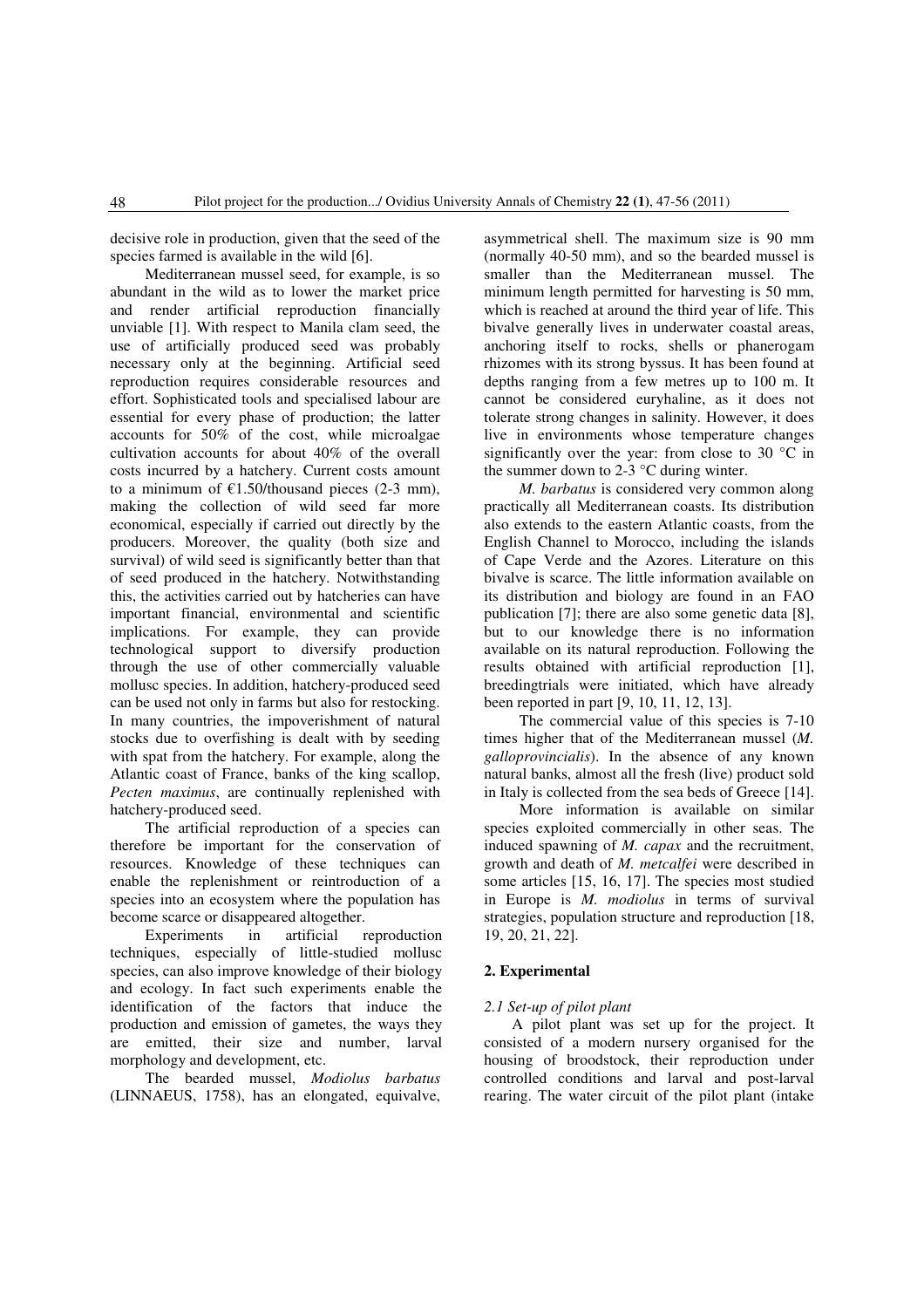from the sea and recirculation system) was designed to enable closed-circuit (recirculation), open circuit (with and without filtration), and semi-open circuit operation through a system of gates and pumps.

The **filtration plant** used for the study consisted of 2 high-speed sand filters; a UVC (ultraviolet) steriliser; a compact bioreactor (biological filter); a skimmer; a diatomic filter; and a titanium heat pump. The operation of the filtration equipment depended on whether the plant was running in the open, closed recirculation or semi-open circuit mode.

Open-circuit operation (with and without filtration): The system involves pre-filtration of the incoming water from the sea through two high-speed sand filters to ensure that water entering the circuit is free from any suspended particles that might impair the operation of the entire plant. The pre-filtered water is then sterilised by an ultraviolet steriliser and sent to the titanium heat pump, where it is brought to the required temperature, and then to the rearing tanks. If required, this mode can also include a full filtration phase, as with the closed-circuit operation.

Closed circuit operation: Filter 1 is not employed, so mechanical pre-filtration is assured by filter 2; after echanical filtration, the water in tank 2 is sent to the UV steriliser, the compact bioreactor (biological filter) and the skimmer, and then passes through the heat pump to the rearing tanks. From these, the return water collects in tank 3 and the overflow is returned to tank 2, from which recycling commences.

Semi-open circuit operation: Incoming seawater is pre-filtered through the two high-speed sand filters. Part of the water is then sterilised by the ultraviolet steriliser, passes through the biofilter, skimmer and titanium heat pump, which brings it to the required temperature, and is then sent to the rearing tanks, while the remainder is sent directly to the rearing tanks. The return water from the tanks collects in tank 3 and from there, part returns to the sea and part passes to tank 2 and is recycled.

The water temperature is regulated by a titanium heat pump which provides complete control over both incoming and recycled water, whether separately or in combination, in order to assure the desired temperature in all tanks and for the entire test duration.

The pilot plant was supplied by a gravitypowered inlet which collected seawater via a

subterranean pipe into a 9  $m<sup>3</sup>$  collection tank. The seawater was then pumped through a highspeed sand filter to tank 1; the overflow collected in tank 2 and was then pumped to the filtration system and to the rearing tanks or, if required, to the phytoplankton production facility and thermostatic chamber.

To enable the production of live food (phytoplankton), the Termoli site has a thermostatic room with a usable volume of about  $23.6$  m<sup>3</sup> for the maintenance of mother cultures and preparation of cultures for use (bottles) and a complete facility for the mass production of phytoplankton to feed the bivalve mollusc larvae. The water used to prepare the culture was filtered through a diatomic filter (2-5 µm) beforehand.

The rearing tanks consisted of: 3 square tanks  $(3.5 \text{ m}^3)$ ; 3 flat-bottomed cylindrical tanks,  $(3 \text{ m}^3)$ ; 9 round-bottomed cylindrical tanks (3 of 4 m<sup>3</sup>, 3 of  $0.06$  m<sup>3</sup> and 3 of  $0.25$  m<sup>3</sup>); 2 rectangular incubation units (horizontal troughs)  $(0.2 \text{ m}^3)$ , each fitted with 7 baskets; 4 flatbottomed rectangular tanks  $(0.3 \text{ m}^3)$ ; 2 round-bottomed rectangular tanks (0.6 m<sup>3</sup>); 1 complete bivalve mollusc seed production unit  $(about 2 m<sup>3</sup>).$ 

All artificial reproduction trials were carried out at the Istituto Zooprofilattico Sperimentale dell'Abruzzo e del Molise's Termoli site and the Istituto Delta Ecologia Applicata's C.Ri.M (Mollusc Research Centre) hatchery in Goro (Fe). The same methods were used for all the sites.

# *2.2 Production of live food for Modiolus barbatus larvae*

To meet the nutritional needs of mussels in the larval stage during the trial, phytoplankton cultures produced in the algae room of the same hatchery were administered daily. The microalgae species most commonly used as the basis of the food chain in the hatcheries were two diatoms, *Chaetoceros calcitrans* and *Phaeodactylum tricornutum*, and three flagellates, *Tetraselmis suecica*, *Isochrysis galbana* and *Dunaliella tertiolecta*. These species were chosen as they are relatively easy to raise, the starting strains were immediately available and the cells are of a suitable size.

Various algal species were used as food in this study because a multi-specific diet has numerous nutritional and productive benefits.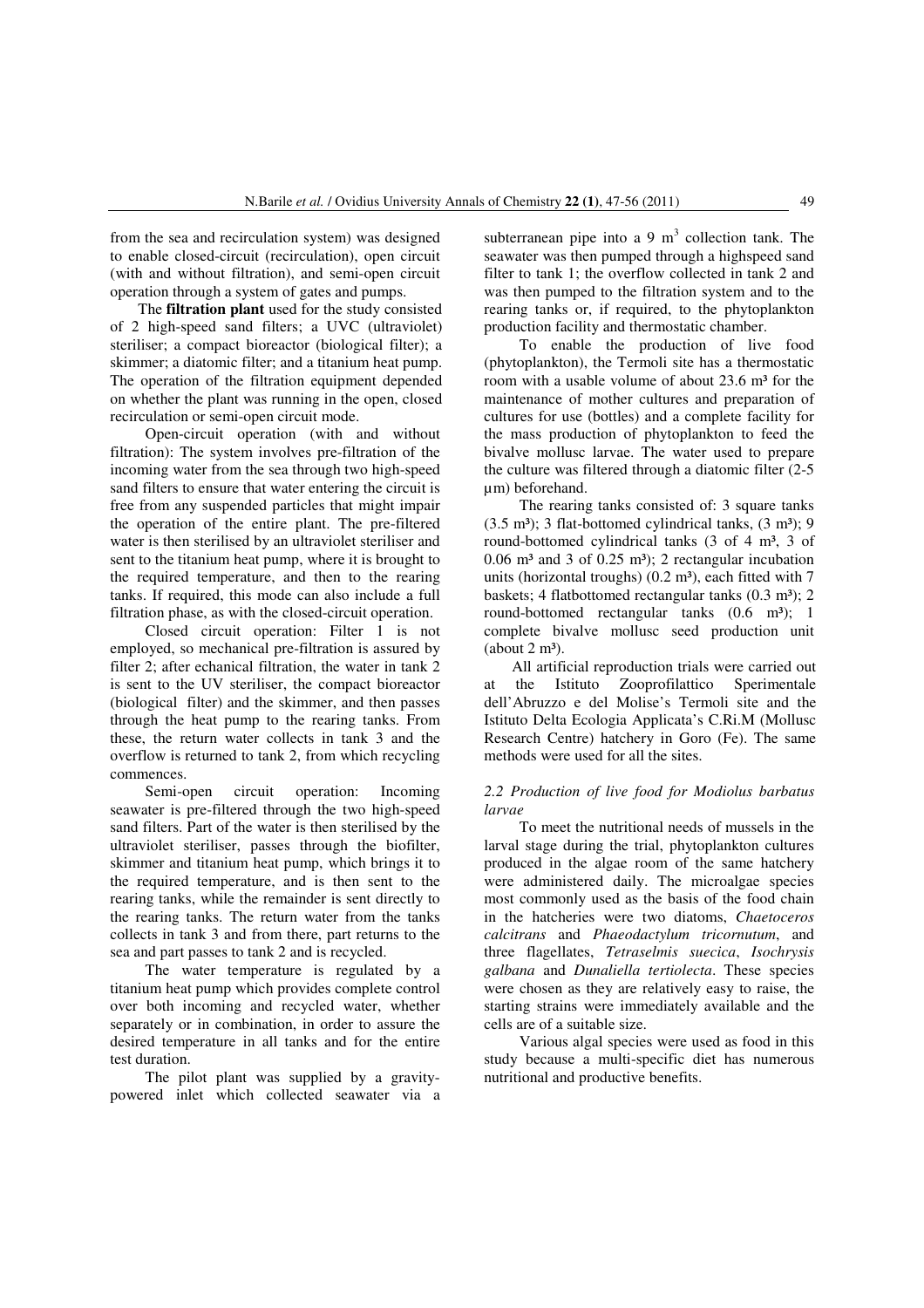Certified strains of the algal species used for the test were purchased from the Dunstaffnage Marine Laboratory (Oban, Argyll, UK). Cultures were stored in growth medium containing seawater enriched with phosphates, nitrates, silicates and micronutrients (trace metals and vitamins) and kept under carefully controlled light and temperature conditions (thermostatic room at 20-22 °C, with exposure to artificial light: 24 h, 5000-6000 lux). The maintenance cultures were kept in 250 mL of culture medium in autoclaved 500 mL flat-bottom glass flasks stoppered with sterile cotton wool. They were not ventilated and no carbon dioxide was introduced. The strain quality and algal growth stage was evaluated regularly by microscope. The growth curves of the various algal cultures were also evaluated to determine the interval possible between one subculture and another, the times necessary for mass food production, and the growth medium and the environmental conditions to be used in the strain maintenance process. The batch culture method was used for the algae in this study, following methods similar to those reported in literature [23, 24]. This method permits relatively restricted daily volumes of algae (from 2 to 10 L) produced in conical and flatbottomed flasks kept under controlled environmental conditions.

The choice of culture system was based on the following factors: culture medium, water quantity, nutrients, temperature, energy consumption, laboriousness, and the final product to be obtained. The algal culture media necessary for the production of phytoplankton were prepared by enriching seawater with nutrients (Guillard's f/2 formula: N 878 µmol/L, P 36.45 µmol/L). The salinity of the seawater used was carefully controlled to between 25 and 30 PSU for flagellate cultures and between 20 and 25 PSU for diatoms.

# *2.3 Stimulation tests*

The simultaneous release of gametes by both sexes can be induced by numerous types of stimuli, generally depending on the species in question. The methods most commonly used in hatcheries can be classified by the type of stimulus: physical (temperature rise, thermal or saline shock, UV, etc), chemical (administration of active ingredients), biological (addition of gonad products or phytoplankton), mechanical (vibrations), etc.

A chemical stimulus, hydrogen peroxide  $(H<sub>2</sub>O<sub>2</sub>)$ , was used for this study. This method was based on a study who described the effects of this substance on the gastropod *Haliotis rufescens* and other molluscs [25]. The method was modified in some fundamental aspects: broodstock specimens were stimulated en masse rather than individually and exposure to hydrogen peroxide was reduced from 2.5 hours to just 15 minutes [1]. The concentration of the stimulant (5 mM) was unchanged. Each broodstock group was divided into two batches. One was subjected to stimulation and the other acted as a control, and was left in the maintenance tank. The alkalinity of the water was increased to pH 9.1 by adding sodium hydroxide (NaOH).

A total of 4 stimulation tests involving 400 specimens were carried out in total: 200 (50x4) for the stimulations + 200 for the controls. The temperature was the same as used in maintenance conditions, to avoid producing any stimulus other than those required. The temperature varied between 19.5 and 26 °C in the 4 stimulation tests.

The tests were carried out in rectangular tanks (60 x 40 x 15 cm) with a black bottom, to enable the easy identification of emitting specimens through the colour difference between the gamete and the tank.

The stimulation protocol can be divided into three phases, as reported in the **Table 1.** 

Wild broodstock kept on a long-line system off the coast of Termoli was used for the stimulation tests. Its suitability was determined, first in situ and subsequently in the laboratory, by visual and microscopic observation of gonad maturity on representative samples of the stock.

Before beginning the stimulation tests, the broodstock pool was carefully selected according to some essential rules. Sources of stress were minimised in the period between mussel collection and their arrival at the hatchery, as these can affect their viability. Before making the final choice of broodstock, the entire batch was acclimatised, immediately discarding any dead or damaged specimens (all deformed animals and any with obviously broken shells). The specimens used all had a length of at least 4-5 cm.

As the dense periostracum of *M. barbatus*  normally hosts numerous animal and/or vegetable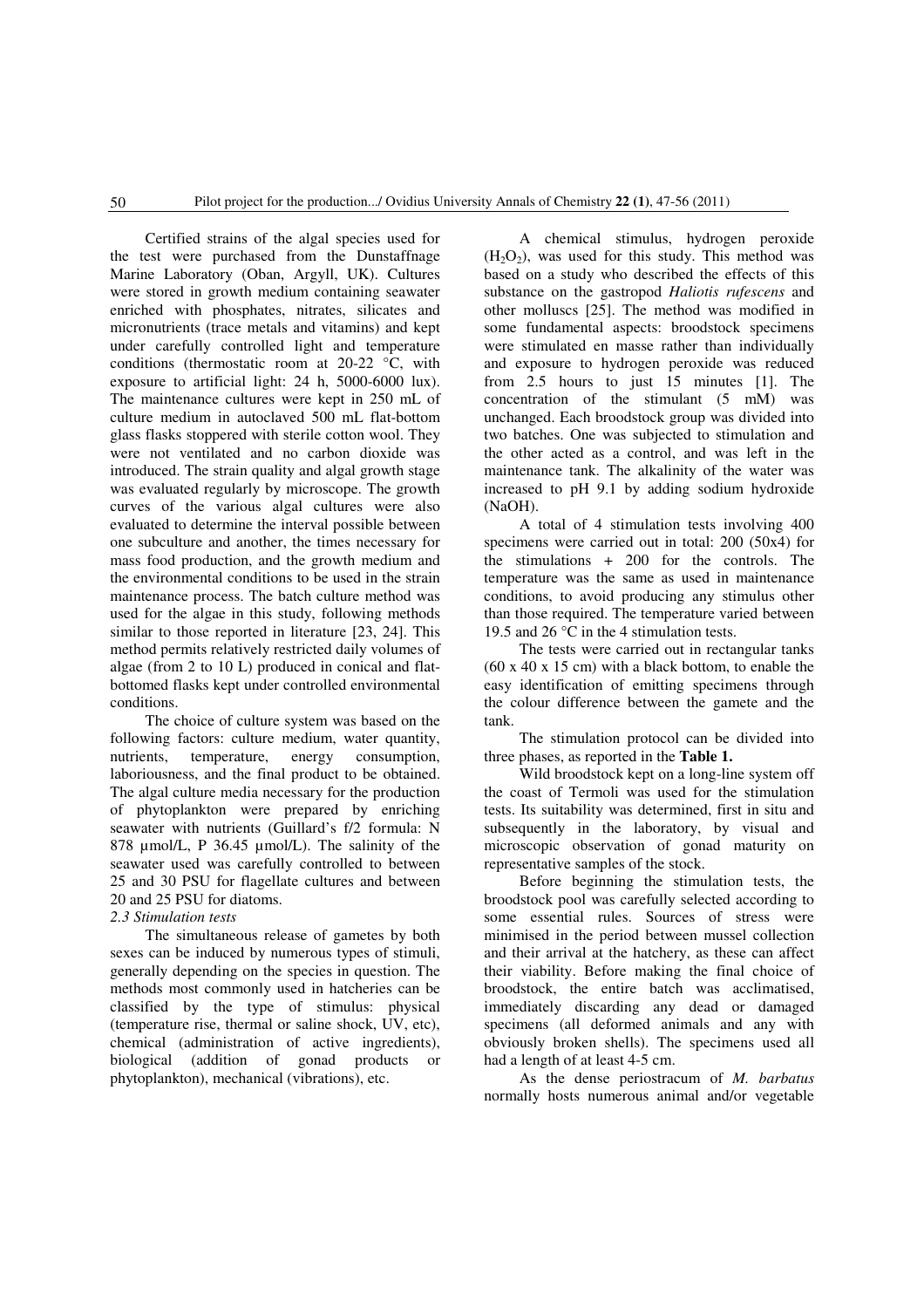epibionts, it was necessary to clean the selected broodstock. This was carried out by manually brushing the outer surfaces. The suspension of food 24 hours before stimulation was to reduce the expulsion of faeces and/or pseudofaeces, thus reducing the risk of contaminating the gametes.

| PHASE 1: PRE-TREATMENT                  |                                                                                      |  |  |  |  |
|-----------------------------------------|--------------------------------------------------------------------------------------|--|--|--|--|
| 1                                       | Select and clean broodstock                                                          |  |  |  |  |
| $\overline{c}$                          | Stop feeding 24 hours before treatment                                               |  |  |  |  |
| 3                                       | Keep broodstock out of water<br>(damp<br>environment) for 4-6 hours                  |  |  |  |  |
| 4                                       | Place broodstock in seawater at pH 9.1                                               |  |  |  |  |
| <b>PHASE 2: TREATMENT (STIMULATION)</b> |                                                                                      |  |  |  |  |
| 5                                       | Add $H_2O_2$ to a concentration of 5 mM                                              |  |  |  |  |
| 6                                       | Maintain in treated water for 15 minutes                                             |  |  |  |  |
| 7                                       | Remove broodstock and rinse carefully<br>with fresh water                            |  |  |  |  |
|                                         | <b>PHASE 3: POST-TREATMENT</b>                                                       |  |  |  |  |
| 8                                       | Replace broodstock in the same tank after<br>replacing the water (without stimulant) |  |  |  |  |
| 9                                       | Monitor broodstock for the next 4 hours                                              |  |  |  |  |

Keeping the broodstock out of water does not affect the number or extent of gamete emissions but encourages the rapid reopening of the valves and restarting of filtration by the broodstock after their introduction into the treated water.

In the 4 hours after treatment, the tanks were monitored to identify any specimens releasing gametes, which were promptly removed to individual 500 mL tanks to continue their release. 2.4 Raising the larvae

After release, eggs were fertilised by the addition of a sperm suspension from a number of males, so as to favour genetic variability. Successful fertilisation was verified by optical microscope and eggs were then placed in an incubator for at least 24 hours at a concentration of up to 50 eggs/mL.

The next phase consisted of the initial selection of larvae at the first veliger stage (D-shaped) 24-36 hours after fertilisation. This was performed by siphoning the water in the egg incubator through a cylindrical sieve with a  $36 \mu$  mesh. To avoid excess

pressure, which might have damaged the larvae, the sieve was located no lower than 30-40 cm above the bottom of the incubator. For the same reason, the selection was carried out with the sieve kept constantly wet within a tank. An overflow ensured the drainage of excess water.

After filtering, the larvae trapped by the sieve were carefully washed with a weak jet of water at the same salinity and temperature. They were then counted before being resuspended in a tank to continue their growth [1].

Subsequent selections were carried out every 2 days, increasing the sieve mesh size each time as follows (**Table 2**).

| Selection<br>Day |   | Sieve $(\mu m)$ |  |
|------------------|---|-----------------|--|
|                  |   | 36              |  |
| 3<br>2           |   | 53              |  |
| 5                | 3 | 60              |  |
|                  |   | 73              |  |
| Q                | 5 | 85              |  |
| 11               | 6 | 100             |  |
| 13               |   | 124             |  |
| 15               | 8 | 150             |  |
|                  | q | 175             |  |

**Table 2** - Selection steps

The water was changed completely at each step and the tank walls carefully washed with a dilute sodium hypochlorite solution. During this stage it is particularly important to keep the water under the same conditions, in order not to further disturb the larvae. The number of larvae was estimated at the end of each selection, to determine the mortality rate.

The development of the veliger ends with the formation of larvae with a foot (pediveligers) which gradually reabsorbs the velum. This phase ends in metamorphosis, following which the mollusc takes on the form and habits of the adult organism. The larva's metamorphic competence is demonstrated by the appearance of light-sensitive spots, as well as behavioural factors (the larva extends its foot to look for a substrate). These sensory organs enable the animal to orientate itself with respect to the surface of the sea.

At this stage of rearing (day 20) water filtration is no longer necessary: the use of untreated water in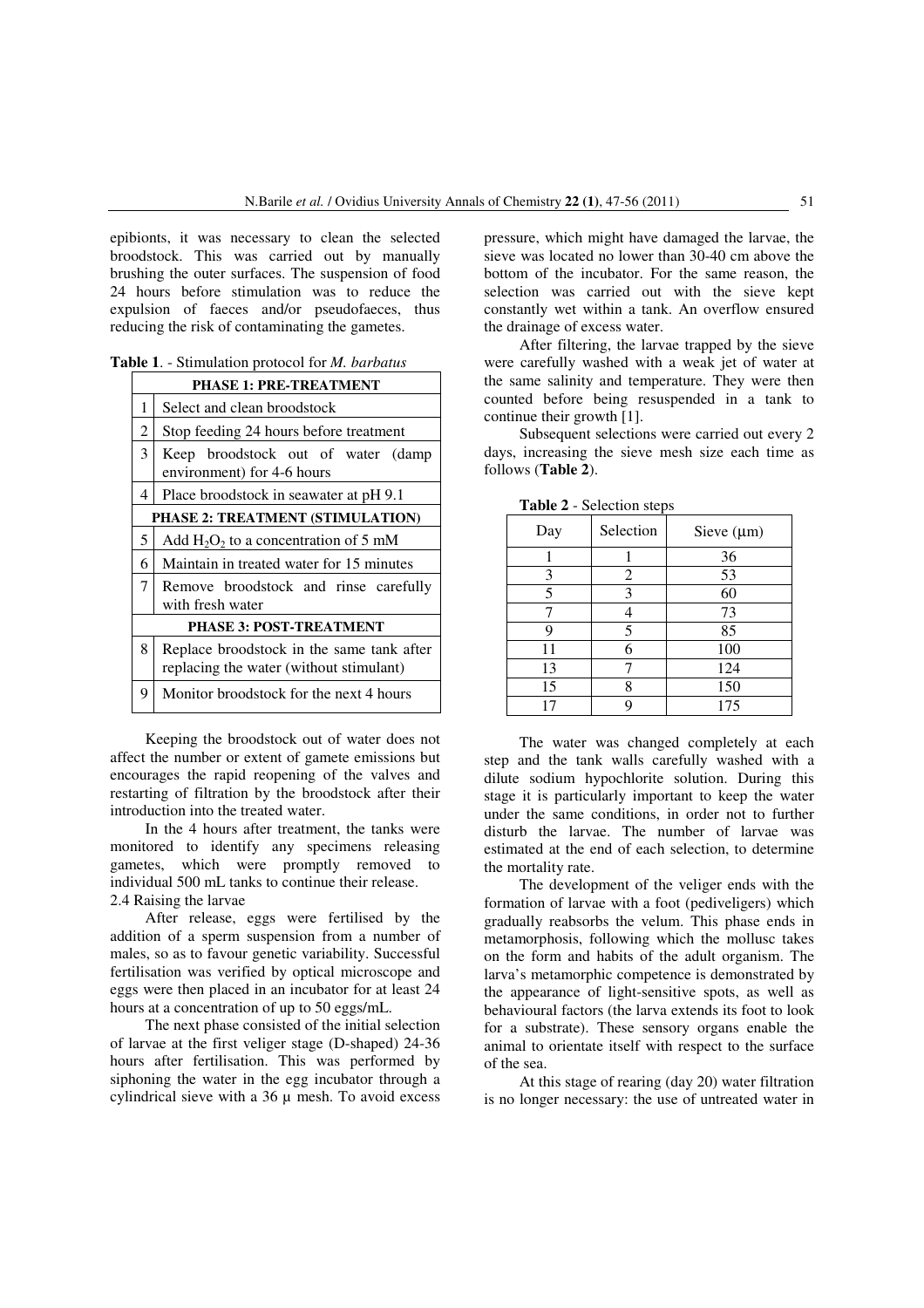fact helps replenish and diversify the food supply. Post-larval rearing in open-cycle systems supplied with temperature- and salinity-controlled water is an ideal practice [1,2]. After about 70 days the spat reaches a mean length of  $2.4 \pm 0.5$  mm, with a linear growth rate of 30 µm/day. During this period mortality is under 10% [1,2].

#### *2.5 Management of broodstock*

Specimens for the broodstock were sourced from the coast facing Margherita di Savoia (FG), from a rocky/sandy bed. The specimens, 18 kg of bearded clams of a size between 1 and 5.5 cm, were taken to the Torelli mussel dispatch centre in Traini (BA). Specimens under 3 cm in length accounted for a total weight of about 500 g, while the remainder had a mean length of 4 cm. The mussels were then taken to the Istituto Zooprofilattico Sperimentale dell'Abruzzo e del Molise "G. Caporale" seafood farm in Termoli and housed in an aquarium at a temperature of  $15\pm1$  °C and a salinity of 36‰. 3 days after they were first taken, specimens were transported to the Lagmar mussel culture plant off the north coast of Termoli, with depths of between 10 and 16 m. Specimens were selected by size and then inserted into 4 lines of different mesh sizes, depending on the size of the mollusc.

## **Evaluation of yield in the offshore farm**

This test aimed to ascertain the production potential of *M. barbatus* farmed in an offshore plant. Two 4 m lines were prepared for specimens between 3 and 4.5 cm (medium), two lines of 3.5 and 3.8 m were prepared for specimens between 4.5 and 5.5 cm (large) and a remaining 0.6 m line was used for specimens of under 3 cm. The latter was positioned at a mean depth of 7 m, while the other four were placed at depths of 3.5, 7.5, 8 and 12 m. This differentiation aimed to evaluate the long-term effects of rearing depth on the growth and general condition of the test specimens.

The first sampling of the four long-lines was carried out after about a month and revealed the excellent general state of health of the molluscs, regardless of their depth, and a mortality of almost zero (> 1%). Sampling was carried out every two months thereafter.

After 70 days, some changes were made to the layout of the long-lines: specimens on lines 3 and 4

were transferred to two Ostriga ® baskets placed at the same depth as the original line, in order to compare mussel growth between an innovative rearing method like the Ostriga® baskets (**Fig. 1**) and the traditional long-line (**Fig. 2**), and evaluate any time and productivity benefits determined by the use of the different methods.



**Fig.1.** Mussel transfer to the Ostriga® baskets



**Fig.2.** Long-lines prepared with the mussels

The bimonthly sampling for biometric tests coincided with routine maintenance of the production systems. This involved cleaning the lines and baskets of Mediterranean mussel seed (*Mytilus edulis)*, which is abundant in the area; cleaning the production systems of the mud residues that built up between the specimens, especially following heavy seas; and the replacement as necessary of the plant ropes supporting the lines and baskets.

The total duration of the growth test was 16 months.

## **Measurement of hydrological parameters**

Alongside the above operations, the rearing site was characterised using a multi-parametric portable probe to measure various hydrological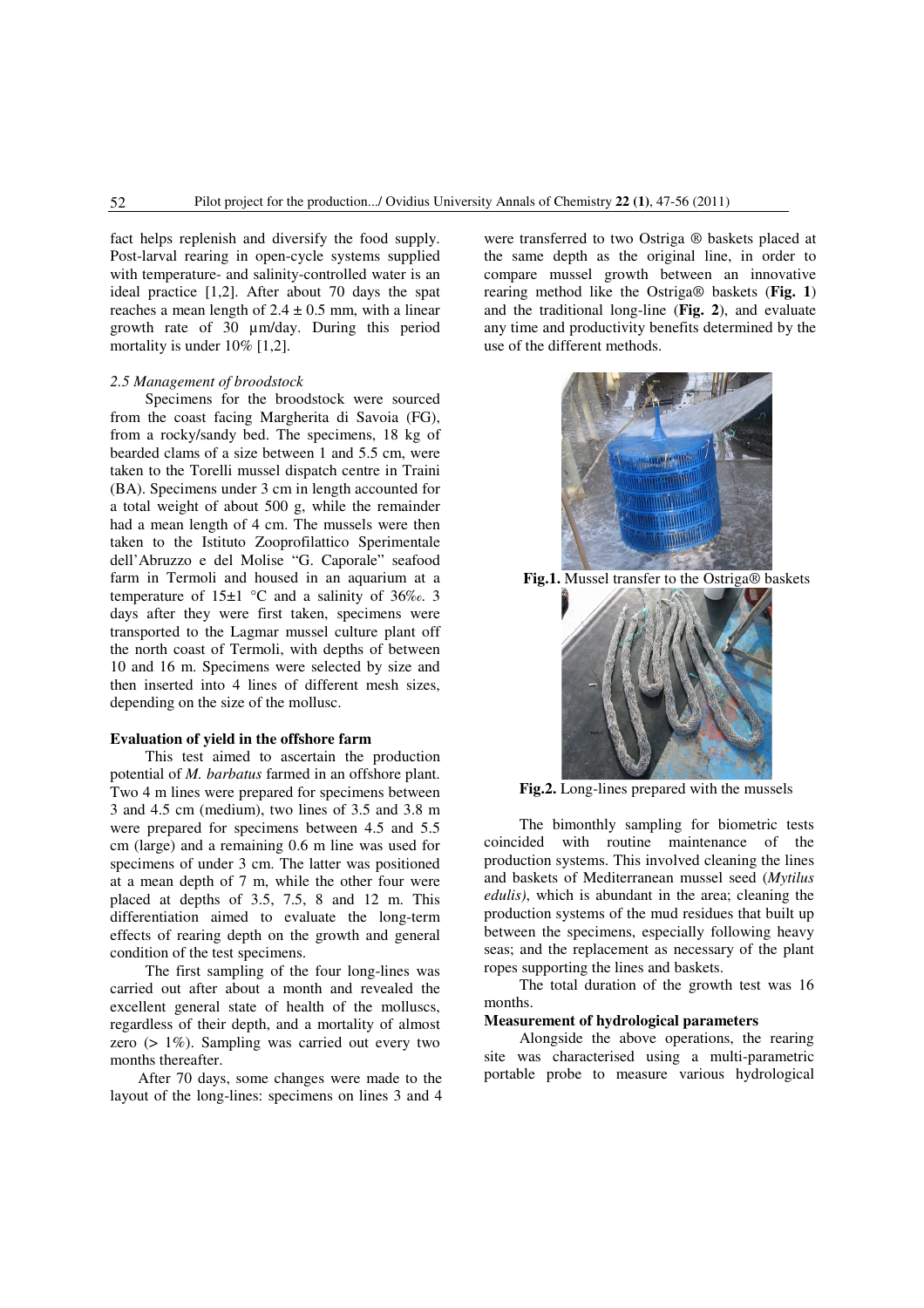parameters: pH, salinity, temperature, and dissolved oxygen.

# **Sample preparation**

Specimens taken for biometric tests and weighing were differentiated by the line or basket of origin and the rearing depth. The length, thickness and weight of each specimen was measured by calliper and electronic balance (Mettler BB300).

Unless prevented by adverse weather or sea conditions, the utmost care was taken to ensure that no more than 1-2 days passed between the removal and replacement of the mussels. Specimens used for the biometric tests were kept alive in a specially prepared 200 L aquarium fitted with mechanical and biological filtration, UV, oxygenator and cooling system. The aquarium water was kept at a constant salinity, equivalent to that of the seawater at the time of removal, and a temperature of  $15 \pm 1$  °C, to keep the specimens' metabolism low. *Dunaliella tertiolecta, Phaeodactylum tricornutum* and *Tetraselmis suecica* were provided occasionally as food in variable quantities while the sampled specimens were awaiting return to the sea.

About 100 specimens were taken at each sampling. They were first subjected to the following procedures: preliminary washing with seawater; shelling, with removal of part of the byssus by scalpel; careful washing of the periostracum with seawater; drying with absorbent paper; screening of specimens, discarding any dead mussels or those with damaged and/or broken valves.

The samples then underwent biometric analysis and weighing in the laboratory.

#### **3. Results and Discussions**

#### *3.1 Stimulation*

The presence of  $H_2O_2$  is perceived immediately by *M. barbatus*, which reacts by closing its valves and then reopening them. This action can be repeated up to 5-6 times a minute. This behaviour continues for around 10-15 minutes, after which the animal closes up. Mature *Mytilus galloprovincialis* specimens do not react in the same way to this treatment: a few seconds after the stimulant is added, *M. galloprovincialis* broodstock specimens close their valves, and reopen them to release gametes or to return to normal behaviour only after the medium is replaced with untreated water. In contrast, the Pacific oyster *Crassostrea gigas* shows similar behaviour to *M. barbatus* [26]. Of the 16 bivalve pieces stimulated with hydrogen peroxide to date at the Mollusc Research Centre, only those of the Mytilidae family and the Pacific oyster have reacted by releasing gametes. In *M. barbatus*, the first gametes are released about 30 minutes after the treated water is replaced with untreated seawater. The eggs are normally released slowly and a female may spawn up to  $7.5 \times 10^6$  egg cells, in the form of grains. The eggs are orange, with a more intense tone than those of M. galloprovincialis, and have a diameter of about 64 µm. Males release their sperm more quickly, over just a few hours; it has a milky appearance and the cells cannot be distinguished by the naked eye. The results of the stimulation tests (number of emitting specimens after 4 hours) are reported in **Fig. 3.**



**Fig. 3**.Emission results

No emissions were observed during the 15 minutes' exposure to the stimulant. The results can also be expressed as the number of emitting specimens against the number treated (**Table 3**).

**Table 3** – Number of emitting specimens  $(\%)$  against the total number of treated broodstock

| N | Day        | $1^\circ$ h      | $2^\circ$ h       | $3^\circ$ h       | $4^\circ$ h      | Tot.          |
|---|------------|------------------|-------------------|-------------------|------------------|---------------|
| 1 | 18/06/2007 | 8                | 24                | 8                 | 6                | 46            |
| 2 | 20/06/2007 | 6                | 16                | 16                | 10               | 48            |
| 3 | 27/06/2008 | 12               | 22                | 6                 | 10               | 50            |
| 4 | 03/07/2008 | 10               | 22                | 18                | 2                | 52            |
|   | Mean       | $9.0 \pm$<br>2.6 | $21.0 \pm$<br>3.5 | $12.0 \pm$<br>5.9 | $7.0 \pm$<br>3.8 | 49.0<br>± 2.6 |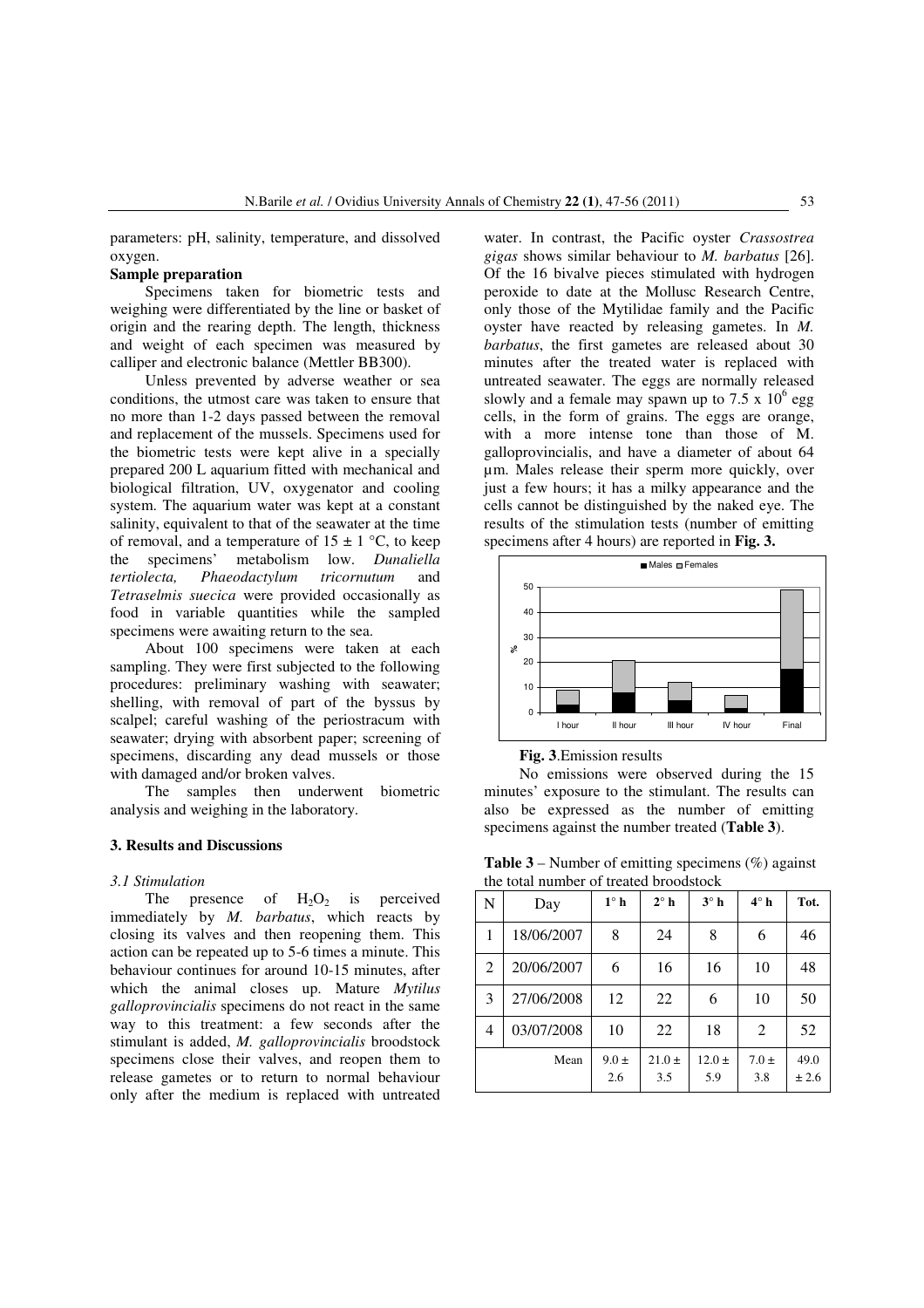This enables comparison of the results of this study with those obtained from other stimulation tests on the same and other species using the same treatment.

The results of these stimulation tests are similar to those obtained in other study [1] when applying the same method to the same species. Here too, the number of emitting specimens peaked (21%) during the second hour after treatment. In the first and fourth hour, less than 10% of specimens released any gametes. After 4 hours,  $49.0 \pm 2.6\%$  of the total number of animals treated had released gametes. Of these, a clear majority were females (1.8:1), in line with the results of the above-cited authors, albeit in slightly different proportions. Given that the sex distribution of wild populations of *M. barbatus* is 1:1, it can be asserted that the stimulation method adopted has a preferential effect on females. Favourable results have also been seen with the application of this method to other bivalves: the percentage of specimens issuing gametes was 42.1% for *Crassostrea gigas* [27], 56.3% for *Mytilus galloprovincialis* [2] and 29.2% for *Musculista senhousia* [28].

## *3.2 Rearing of larvae*

The eggs produced during the second stimulation test were fertilised and the resulting larvae were reared as described. Incubation of the fertilised eggs at 25 °C determined the formation of 47.8% of veliger larvae (D-shaped) 24 hours after fertilisation. 8 million of these were washed and used for the larval rearing test.

In other trials [29], 24 hours' incubation at 20 °C gave rise almost exclusively to trochophores, which developed into D-shaped larvae after about 36 hours. This highlights the importance of temperature during embryonal development, where a temperature of 23 °C was used.

The cumulative mortality over the next 15 days was 70.21%, while the instantaneous mortality calculated over 2 days was  $15.75 \pm 5.02\%$  (Table 4). The cumulative mortality at the end of the larval phase also favours the theory that a higher temperature permits faster development, thus lowering the mortality rate. In fact, a previous study reported a cumulative mortality rate of 83% at 20 °C [29].

The first competent larvae (pediveligers) appeared after 15 days. The larval phase is the most hazardous for survival in the life of bivalves. In the hatchery, where high temperatures and high larval density are maintained, bacteriosis is one of the main causes of death [30].

| Day | Sieve<br>$(\mu m)$ | Larvae<br>$(x 10^6)$ | <b>Instantaneous</b><br>mortality $(\%)$ | <b>Cumulative</b><br>mortality<br>$(\%)$ |
|-----|--------------------|----------------------|------------------------------------------|------------------------------------------|
| 1   | 36                 | 8.00                 |                                          | 0                                        |
| 3   | 53                 | 6.90                 | 13.75                                    | 13.75                                    |
| 5   | 60                 | 5.98                 | 13.29                                    | 25.21                                    |
| 7   | 73                 | 5.23                 | 12.53                                    | 34.58                                    |
| 9   | 85                 | 4.52                 | 13.69                                    | 43.54                                    |
| 11  | 100                | 3.98                 | 11.81                                    | 50.21                                    |
| 13  | 124                | 3.20                 | 19.67                                    | 60.00                                    |
| 15  | 150                | 2.38                 | 25.52                                    | 70.21                                    |

**Table 4** - Results of larval rearing test

To combat this, use of antibiotics such as streptomycin-sulphate and/or penicillin G is a common practice in commercial hatcheries. This possibility, which was not considered in this study, is certainly worth evaluating in future trials. In mussel larvae, the mortality rate from fertilisation to metamorphosis is 15%/day [31]. This means that a prolongation of the larvae's pelagic life will reduce the number of individuals that undergo metamorphosis. It is estimated that from a starting number of 107 fertilised eggs, at a mortality rate of 15%/day only a single larva would survive beyond 13 weeks [31]. Such a long pelagic period may even occur in nature, but in hatchery conditions, this phase concludes within 15-20 days. The daily mortality rate of Modiolus in this study was 7.9%, the lowest ever recorded for this species.

#### *3.3 Yield from the long-lines*

*Modiolus barbatus* specimens suspended in offshore farms between July 2007 and November 2008 showed an encouraging yield (**Fig. 4, 5, 6,** and **7**). Although there was no great difference in the growth of specimens in this trial, it did reveal some differences between the type of support and the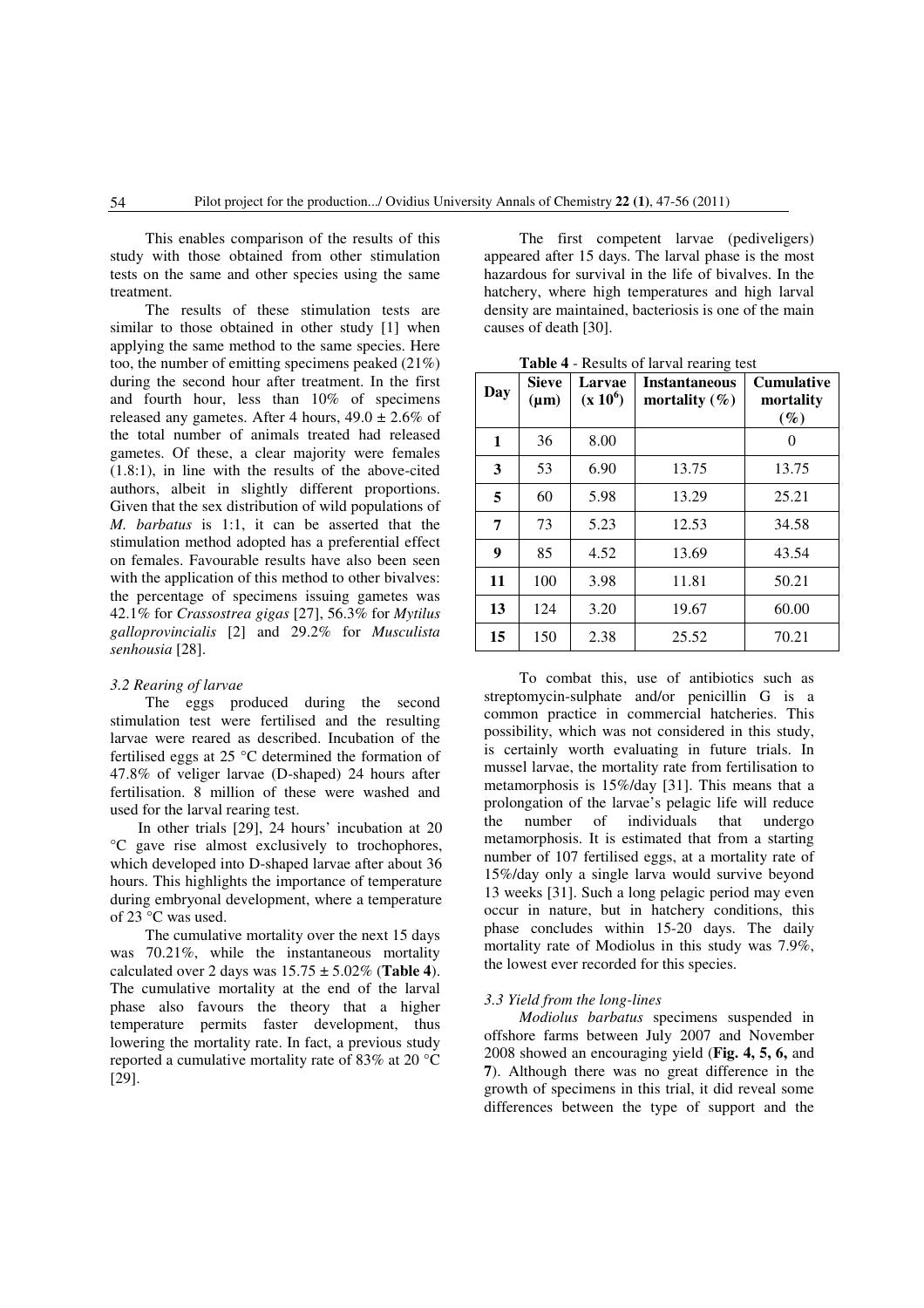rearing depth. Mussels kept at a mean depth of 5.5 m showed a better yield than those reared at a mean depth of 10 m.



**Fig. 4**. Growth on surface line (July 2007 - November 2008)



**Fig. 5**. Growth on deep line (July 2007 – November 2008)



**Fig. 6** - Growth in surface basket (July 2007 - November 2008)



**Fig. 7**. Growth in deep basket (July 2007 - November 2008)

The depth also determined some variations in the final size and weight of the molluscs. The best results were obtained with specimens housed in the new Ostriga® production systems, with the traditional lines providing a slightly worse growth performance.

#### **4. Conclusions**

*M. barbatus* was found to be particularly "easy" and its maintenance under laboratory conditions did not require any substantial modifications to the plants. Control of chemical and physical parameters was particularly important: the salinity must be close to 35‰, and the temperature between 10 and 28 °C.

The stimulation and larval rearing tests carried out in this study confirmed the applicability of the techniques described in the literature. The larval rearing results demonstrate a further improvement over previous studies, with a reduced mortality rate at  $25^{\circ}$ C.

The growth seen in specimens on offshore longlines is encouraging, despite the numerous epibionts (*M. galloprovincialis*, barnacle, and oyster seed; algae, etc) found on the production systems used during the growth tests. Notwithstanding the good standardisation of the artificial reproduction techniques refined for *Modiolus barbatus*, knowledge of the species and production yields in the hatchery could be further improved by investigating the following aspects: diet, conditioning phase (off-season maturation), use of bactericides in the larval phase and use of chemical inducers for metamorphosis.